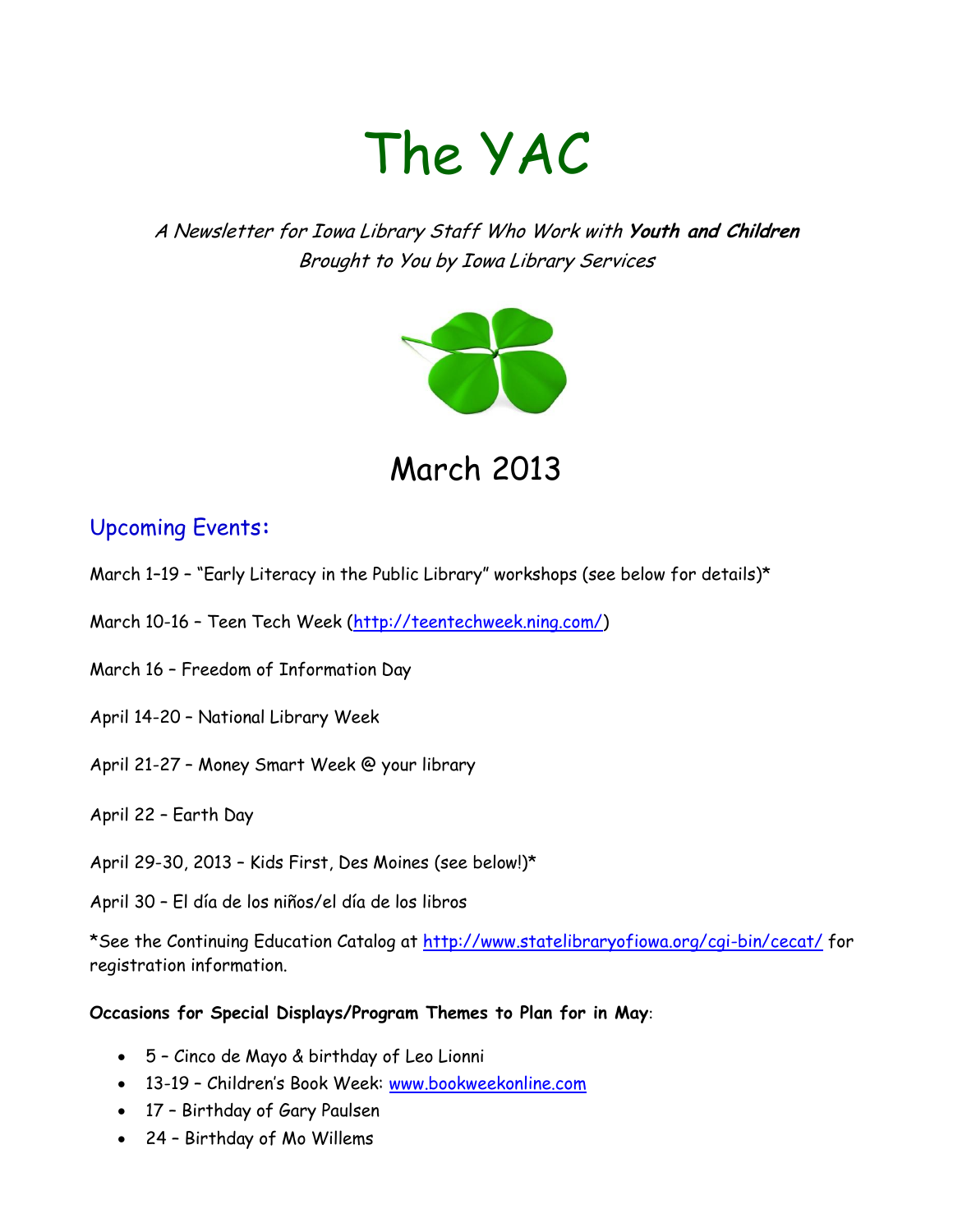## Early Literacy Workshops in March

#### **Early Literacy in the Public Library: Serving Children aged Birth to Three Years and Their Parents and Caregivers**



The important role of the public youth services librarian in infants' and toddlers' development of early literacy skills will be addressed in this workshop. Dena Goplerud, Early Literacy Specialist, and Merri Monks, Youth Services Consultant with Iowa Library Services, will present six day-long workshops, one in each library district. Topics to be covered will include role modeling for parents, introducing new vocabulary, book

handling behaviors, infant and toddler development, planning and selecting library activities for infants and toddlers, resources for parents, collection development, and much more!

Dena Goplerud is a member of Iowa's Every Child Reads state team and editor of "Every Child Reads: Birth to Three", a recently published training manual for child care providers published by the Iowa Department of Education. She co-wrote and edited "Every Child Reads: 3-5" and several early literacy training modules for parents of children birth to 5 years old. She has a degree in elementary education and social work from the University of Iowa and a master's degree in special education from the University of Kansas. For several years, she was the coordinator of the Parent-Educator Connection Project at the Iowa Department of Education. She also was the Ready to Learn coordinator for IPTV which included creating and implementing book clubs for families and child care providers.

Registration opens at 8:30 am at all locations except Mason City, which opens at 9:30. The workshop will run from 9:30 am - 4:00 pm, except Mason City, which will be 10:30 am to 4:30 pm. Mason City will have a 45-minute lunch break; all other locations will have 60 minutes. Attendees will be awarded 5.5 hours of CE credit for this workshop.

The dates and locations of this workshop are:

- March 1: Coralville Public Library
- March 7: Mason City Public Library
- March 8: Waterloo Public Library
- March 14: Atlantic Public Library
- March 15: Sioux Center Public Library
- March 19: Kirkendall Public Library, Ankeny

Registration for this event is through the Iowa Library Services Continuing Education Catalog, at [http://www.statelibraryofiowa.org/cgi-bin/cecat/.](http://www.statelibraryofiowa.org/cgi-bin/cecat/) The event number is: YS-ELPMar2013.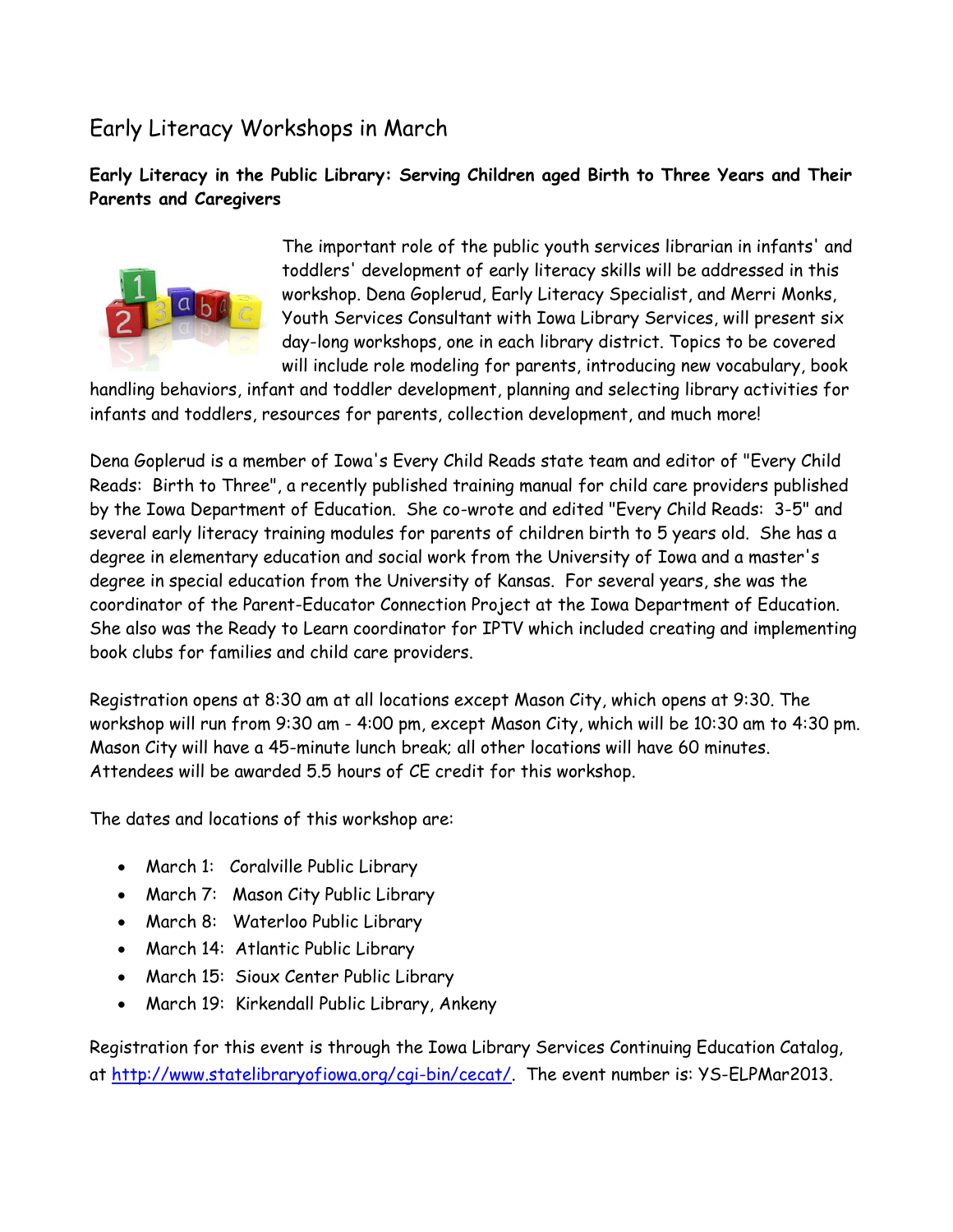### Sensory Storytimes – by Judy Dirkse

Rose sat quietly while bubbles danced around her. During storytime she sat on her grandma's lap and when we moved our bodies to the rhythm of the songs or action rhymes she smiled, but didn't join in the activity. At the sensory centers she sat in the middle of the cotton balls we had scattered on the floor as snow and smiled at everyone. She didn't say a word. It was her first week at Sensory Storytime.

On Saturday, January 26<sup>th</sup>, we launched a new program at our library, Sensory Storytime, an interactive



literacy-based program with activities that support gross and fine motor skill development. It is especially designed for children with sensory integration challenges but can be enjoyed by all children. Our program includes books, songs, rhymes and active movement activities that stimulate all of the five senses and promote learning. Although the program is geared to children 4-7 years, we welcome families with children of all ages. We require that each child be accompanied by an adult who is willing to participate in the activities.

When they enter the story room, the children will find bubbles blowing from a bubble machine, wooden puzzles and building materials on the floor, and off to the side of the room, a balance beam, stepping stones, tunnel, jumping balls and a trampoline. While music plays softly the children are given time for active movement to prepare them for a quiet storytime.

We begin our storytime by introducing the theme for the day and reviewing the schedule which is posted on a flannel board. Interactive books, puppets, and flannel boards are used to tell stories and the children are encouraged to participate in the story telling and active rhymes. Between stories the children engage in large movement activities to prepare them to sit quietly for the next book.

Our theme for that first Sensory Storytime was snow. After a few active rhymes about snowmen and snowballs we had the children lay down on the floor and, while music played softly, we dropped tissues around the room and onto their bodies. When the music ended we had the children line up on either side of the carpet and participate in a "snowball" fight. Their faces lit up whenever they hit Miss Becky or Miss Judy with one of their snowballs. After



storytime the children and parents were invited to the sensory centers where they could move freely around the room to make snowmen with glitter play-dough, sift their fingers through a bowl of cold Instasnow, shovel cotton balls into pails, and draw, color or make a snowman craft.

We have a variety of centers planned for future Sensory Storytimes. For a baking theme, our centers will include gingerbread play-dough, a tub of salt with spices mixed in, along with measuring spoons, measuring cups, bowls, cookie sheets, plastic pots and pans and a stove top. For our Valentine's Day centers we plan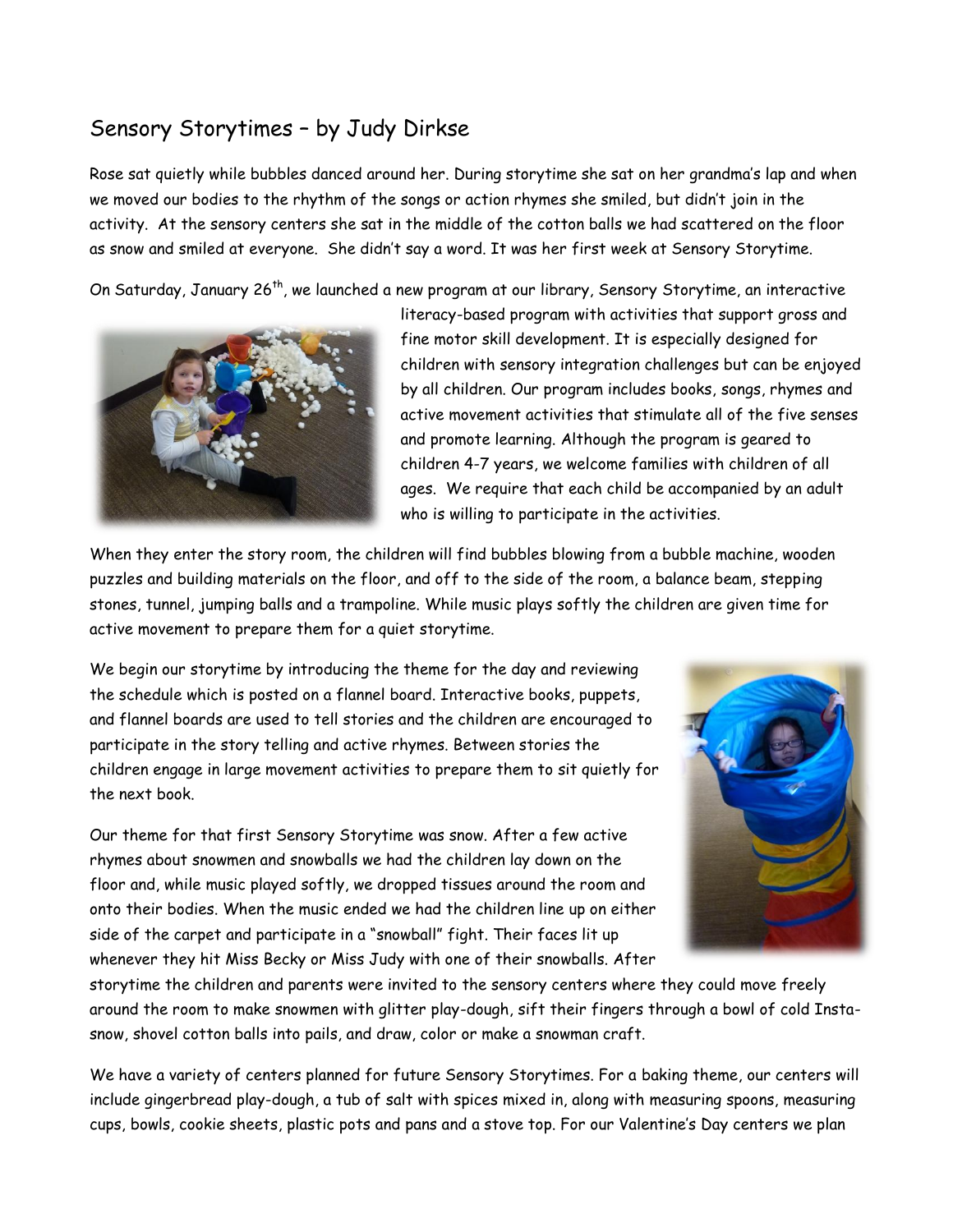to have two sensory tubs, one with pink colored scented rice mixed with small hearts and other items, and a sensory tub with red, white, and pink pom-poms, beads, fabric flower petals, foam hearts and small valentines for each child. A mailbox center with index cards, colors and stickers will allow the children to make and mail valentines to family and friends. Later this year we plan to use colored noodles or green water beads along with green play-dough for a monster theme.

During center times, parents have an opportunity to meet and visit with other parents for encouragement and support. Materials on fine and gross motor skills and early childhood literacy development will be

available along with lists of books that are appropriate for the development stage of their child.

Sensory Storytime takes a lot of effort, from planning, preparing, and setting up to implementing and clean up, but the rewards are fantastic. A mother of two active boys who both struggle with sensory integration challenges approached us with tears in her eyes.



She told us of an earlier experience she had with storytime when her sons were told frequently to sit down so others could see the book. She shared how thankful she is to find a place where her boys are accepted and encouraged.

Rose came back for the second storytime and this week she greeted us when she came into the story room. While other children were jumping on the stepping stones and jumpy balls, Rose was jumping in front of me with a smile on her face. I could tell she wanted me to jump with her and when I said no, she looked at me intently, grabbed both my knees tightly and said, "you". We jumped together, laughing at each other. Later, as Miss Becky was reading a book, Rose sat on my lap leaning her cheek tightly against mine. In the sensory centers, Rose participated in



several of the activities alongside the other children. She had found a safe place, a place where she could participate in her unique way.

To watch Rose find a place where she fits and to see tears in a mother's eyes when she describes her son's experience makes all the effort of planning and implementing Sensory Storytime worthwhile.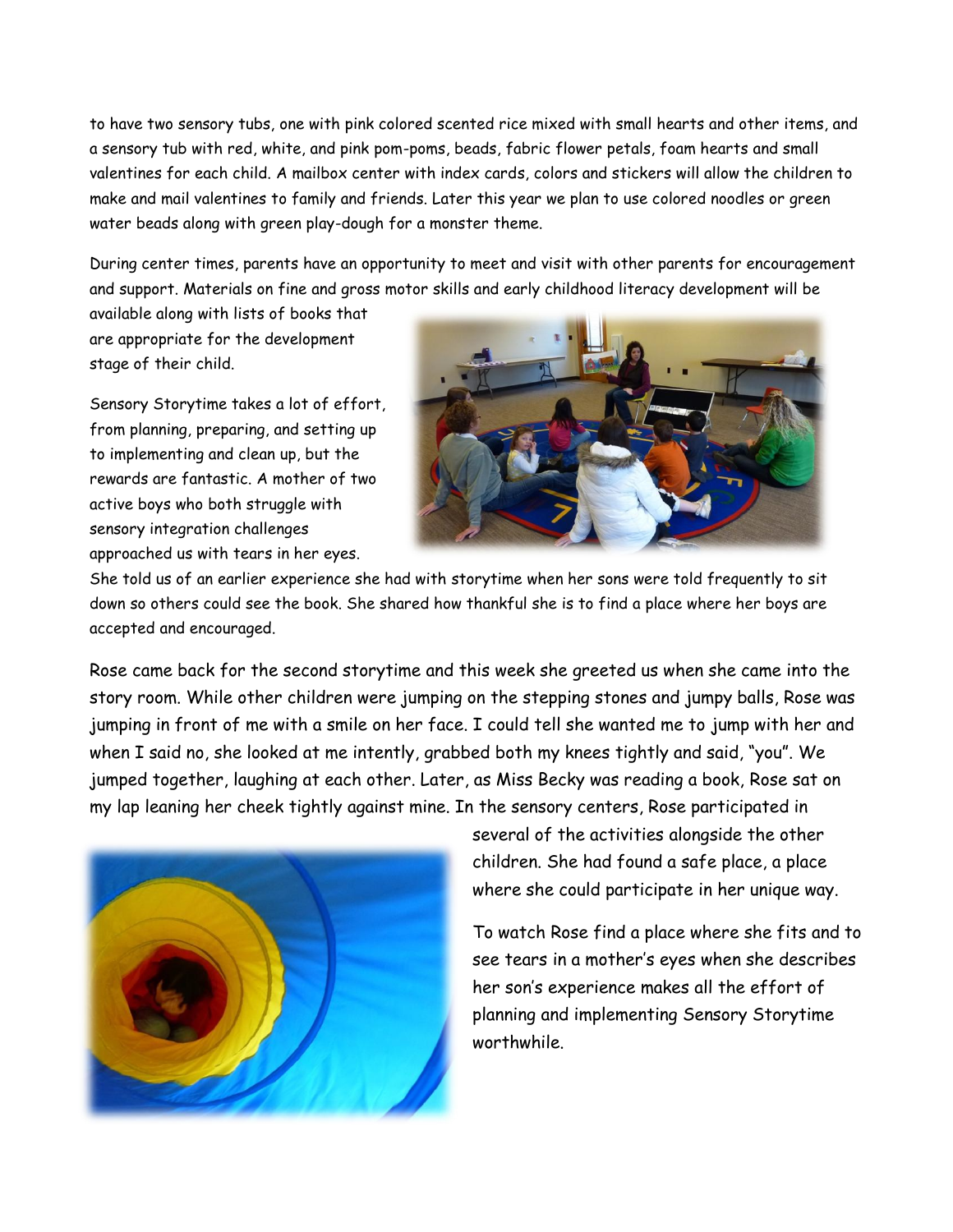## Science at the library?

The Youth Services Roundtable on February 7<sup>th</sup> featured a discussion of STEM (Science, Technology, Engineering and Math) at public libraries. The presenters' noted that libraries are including STEM education in many youth programs without realizing it. Counting, puzzles, sorting and observing all contribute to building STEM skills. Children learn about STEM by watching a gerbil carefully; by asking questions about what they see a goldfish do; by using materials like play dough in creative ways; by solving a problem using two small LEGOS in place of one large one; by separating plastic lids by color and size.

Here are a few simple ideas to help you get started:

•Tangrams: The websites at [http://www.activityvillage.co.uk/tangram\\_puzzles.htm](http://www.activityvillage.co.uk/tangram_puzzles.htm) and <http://www.makinglearningfun.com/themepages/MathTangrams.htm> offer some tangram templates to print out. You can use the patterns to cut your tangrams from fun foam or stiff felt, too. For smaller children, it helps to print out sheets with full-size diagrams so that they can place their tangram pieces on top of the paper. The Iowa Library Services District Offices have dies for cutting tangrams in 2 sizes ( $4 \times 4$ " or  $8 \times 8$ "). Just contact your District Office about ordering a few sets.

•Start a LEGO club. [See the Read! Build! Play! website at<http://www.readbuildplay.com/> for lots of ideas from LEGO.]

•Offer "experiments" in place of crafts.

- Magic Potions and Fizzing Formulas [http://notjustcute.com/2011/06/06/magic](http://notjustcute.com/2011/06/06/magic-potions-and-fizzing-formulas-getting-kids-attention-with-chemistry-3/)[potions-and-fizzing-formulas-getting-kids-attention-with-chemistry-3/](http://notjustcute.com/2011/06/06/magic-potions-and-fizzing-formulas-getting-kids-attention-with-chemistry-3/)
- Painting with Water: Use larger paint brushes and buckets of water to paint sidewalks, benches, etc. Sponges or small paint rollers might be fun as well. Notice how the water brightens/darkens colors. Where does the water go? Discuss evaporation.
- Elephant Toothpaste [http://preschoolpowolpackets.blogspot.com/2012/01/science](http://preschoolpowolpackets.blogspot.com/2012/01/science-experiment-elephant-toothpaste.html)[experiment-elephant-toothpaste.html](http://preschoolpowolpackets.blogspot.com/2012/01/science-experiment-elephant-toothpaste.html)
- Tornado in a Jar [http://www.inlieuofpreschool.com/2012/03/tornado-in-bottle](http://www.inlieuofpreschool.com/2012/03/tornado-in-bottle-easiest-science.html)[easiest-science.html](http://www.inlieuofpreschool.com/2012/03/tornado-in-bottle-easiest-science.html)

Make a STEM "center" simply by putting out items that encourage experimentation. For example, magnifying glasses, colored sheets of mylar, "fun house" mirrors and other things that distort or change vision would be fun for preschoolers to experiment with. Do you have an old postal scale to weigh things? Check out "Discover Bottles" at [http://pre](http://pre-schoolplay.blogspot.com/2011/09/discovery-bottles.html)[schoolplay.blogspot.com/2011/09/discovery-bottles.html.](http://pre-schoolplay.blogspot.com/2011/09/discovery-bottles.html)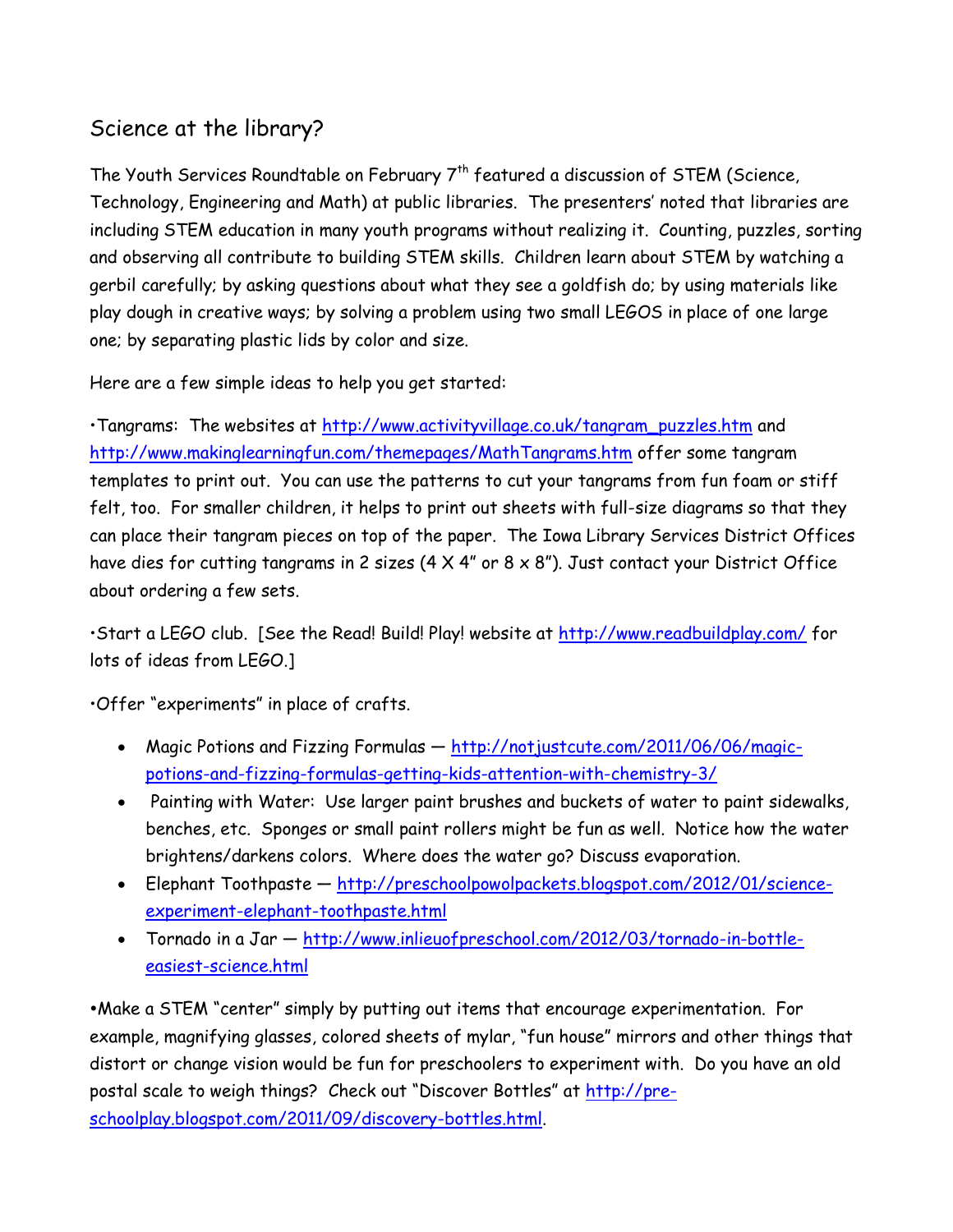•Add STEM websites to your list of recommended sites for kids. If your website suggests good sites for kids or if you post a "site-of-the-day" near your computers, include some that feature science and technology. Some examples:

- Scale of the Universe <http://htwins.net/scale2/>
- Vsauce <http://www.youtube.com/user/Vsauce>
- Vi Hart Blog <http://vihart.com/>
- Science News for Kids <http://www.sciencenewsforkids.org/>

•Add nonfiction picturebooks to story hour.

•Display books on STEM themes. Here are a few suggestions:

- Snowflake Bentley by Jacqueline Briggs Martin
- What Makes Me Me? by Robert Winston
- It's Elementary: Putting the Crackle Into Chemistry by Robert Winston
- Crinkleroot's Guide to Knowing the Trees and other books by Jim Arnosky
- *Iggy Peck, Architect* by Andrea Beaty
- Animal Grossology: The Science of Creatures Gross and Disgusting and Hands-On Grossology by Sylvia Branzei

Resources:

- Iowa Governor's STEM Advisory Council website <http://www.iowastem.gov/>
- Lunar and Planetary Institute <http://www.lpi.usra.edu/education/>
- Stem Resources from the Idaho Commission for Libraries <http://libraries.idaho.gov/STEM-Resources>
- STEM Resources from YALSA [http://wikis.ala.org/yalsa/index.php/STEM\\_Resources](http://wikis.ala.org/yalsa/index.php/STEM_Resources)

# Kids First Update

If you haven't registered for Kids First, you can do so using the form at [http://www.statelibraryofiowa.org/ld/t-z/youthservices/kidsfirst%202011/kids-first-2013.](http://www.statelibraryofiowa.org/ld/t-z/youthservices/kidsfirst%202011/kids-first-2013) The conference begins with a casual get-together at 5:00 p.m. on Sunday, April 28 at the Ramada Tropics Resort in Urbandale. The conference program continues with lots of great speakers on Monday and Tuesday.

Bring along an entry for the Altered Books contest in the "Maker Space" craft room – or bring a weeded book and start your altered book with materials we have on hand. [Although it is not required, it would help us to know how many entries to expect – please email [sue.gruber@lib.state.ia.us](mailto:sue.gruber@lib.state.ia.us) if you plan to bring an altered book. There is no limit on the number